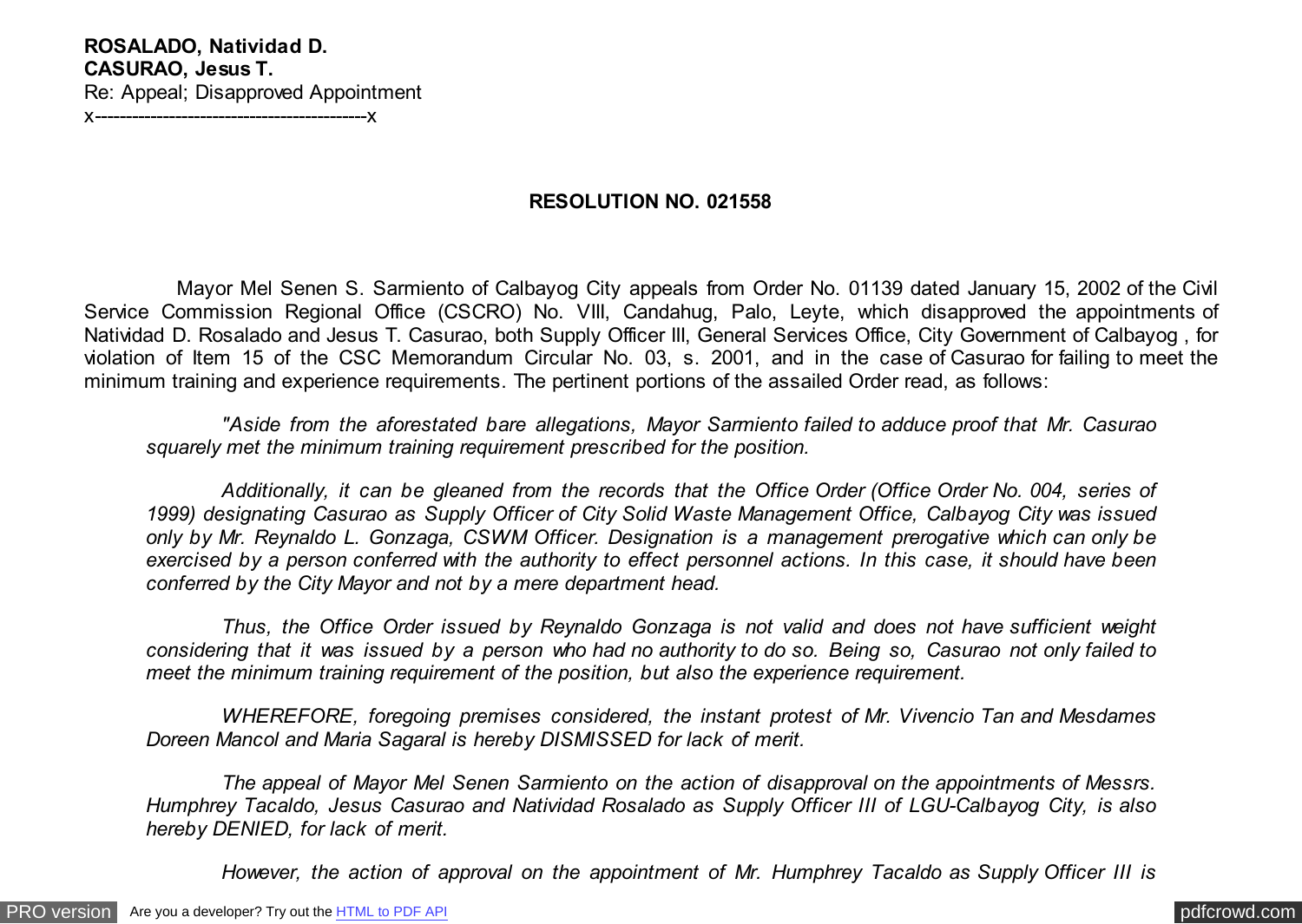*hereby AFFIRMED."*

In his appeal, Mayor Sarmiento alleged in substance the following:

*"2. While it is true that Item No. 15 of the CSC Memorandum Circular No. 3, s. of 2001 prohibits the promotion of an employee to more than three (3) salary grades higher than his present position, yet, this rule is not a hard and fast one, which admits exceptions. I cogently believe that the claim of the Regional Office that the rule limits only to the two instances enumerated in the said Memorandum Circular, which are: (1) If the vacant position is the next-in-rank as identified in the SRP approved by the head of agency; and (2) if the vacant position is a lone or entrance position as indicated in the agency's staffing pattern, is not a sound assertion. The use of the phrase "such as" could import the same as something just mentioned. The enumeration of the two instances is by way of an example such that circumstances similarly falling within those mentioned could be given due consideration. It is not exclusive such that it is limited only to those two instances.*

*3. The circumstances on the appointment of Natividad D. Rosalado and Jesus T. Casurao fall within the ambit of the phrase: very meritorious cases, as the aforementioned appointees possess skills and competence necessary in the fulfillment of their jobs.*

a. *MRS. NATIVIDAD D. ROSALADO is a designated Supply Officer in the Office of the City Engineer. She later worked at the Office of the City Accountant as Supply Officer despite her clerical position. Her designation goes to elucidate that the authority has so much trust and confidence on her abilities and talents. Given the enormous skill she is endowed with respect to her job, the Personnel Selection Board, which screens and recommends appointees, invited her as one of the candidates. Further, may I apprise that Mrs. Rosalado graduated with flying colors in college as Cum Laude. I do believe that the Government wants to entice and lure the best and the brightest in the bureaucracy, and Mrs. Rosalado is one of them. Considering her exemplary scholastic record and outstanding performance, her promotion to Supply Officer III is therefore imperative.*

*b. MR. JESUS T. CASURAO is a Sanitary Inspector II in the Office of the City Health. He has long been employed in the government service for quite a number of years. He has been denied the necessary promotion despite possessing the second level eligibility since 1985 because of political reasons. Because of his vast experience and superior ability, he was assigned in the recently organized City Solid Waste and Management Office, where he assumed several roles, such as Sanitarian, Administrative Officer and Supply Officer. He has versatility in his work but he is more adept in the determination of fiscal requirements of supplies, materials and equipment and makes periodical inventories thereof. He was even recognized by the office for his admirable performance as Supply Officer-designate of the CSWMO, thus, contributing to operationalization of solid waste*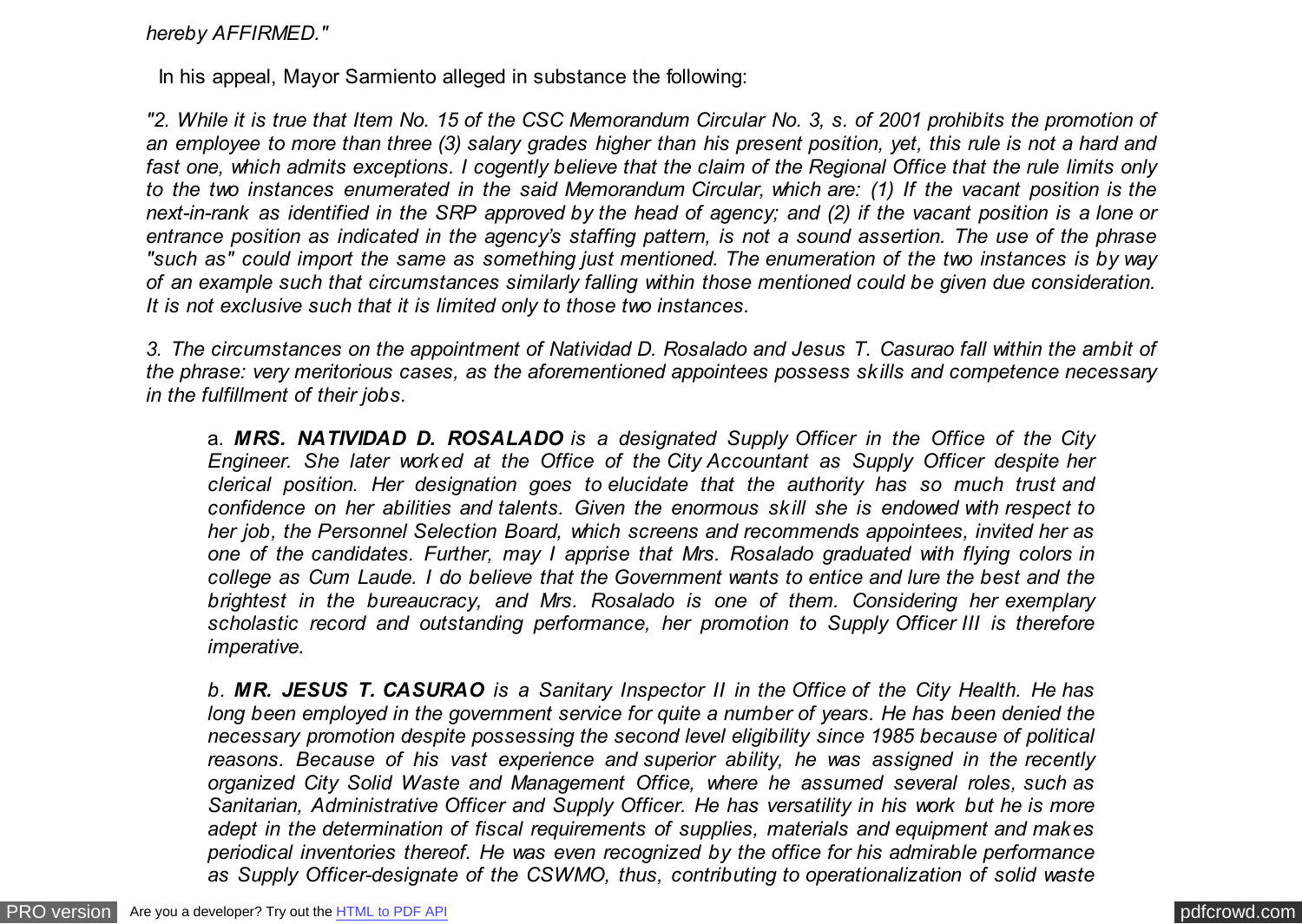*maintenance and management of the City. Awarding him through the necessary promotion would mean giving him justice throughout those years where he was deprived of it.*

*4. Anent the issue on the appointment of Mr. Jesus T. Casurao relative to his failure to meet the minimum requirements of training and experience, I would like to inform that the appointee underwent the screening process handled by the Personnel Selection Board and rated him above par. To stress, he was designated last 1999 as Supply Officer of the City Solid Waste and Management Office. Although his designation was only by virtue of Office Order No. 004 issued by Engr. Reynaldo L. Gonzaga, CSWM Officer, I believe that it is adequate for the employee to enjoin him to perform his tasks bestowed upon him. It is not imperative that the designation must be issued by the Chief Executive who is empowered to take personnel actions. In conformity with the principle of alter-ego, which means that the act of the superior officer is deemed to the act of the subordinate officer, the action taken by Engr. Gonzaga, the department head, is presumed to be the action by the City Mayor, unless the latter repudiate the act of the former. Absence of any act of repudiation, the designation is construed to be valid. Relative to his training deficiency, the rule requires that the subject appointee should have undergo eight (8) hours of relevant training. It is noteworthy to mention that the subject appointee has attended and participated for almost forty (40) hours on Regional Cold Chain and Logistics training on Expanded Program on Immunization last July 26-30, 1990. The seminar delves on the concept of supply management, particularly on the preparation of RIVs, proper handling, storage, distribution and inventories of supplies, equipments and facilities of cold chain. Last December 7-8, 2001, Mr. Casurao attended seminars on Updates on Supply and Property Management and Updated Rules on Public Bidding conducted by the Personnel Development and Consultancy Center. These seminars, I believe, are adequate enough to meet the minimum training requirement, not to mention the other relevant training and seminars as indicated in his Personal Data Sheet."*

 When asked to comment, the CSCRO No. VIII adopted the findings contained in its assailed Order as its comment to the instant appeal.

 As culled from the records, the case arose when the promotional appointments of Humphrey Tacaldo, Natividad Rosalado and Jesus Casurao, all Supply Officers III, General Services Office, City Government of Calbayog were the subject of a protest case filed by Venancio Tan, Doreen Y. Mancol and Maria C. Sagaral, employees of the City Government of Calbayog with the CSCRO No. VIII, Candahug, Palo, Leyte. Their protest was premised on their assertion that the protestees failed to meet the minimum requirement for the position of Supply Officer III. Pending resolution of the same, the appointments of Casurao and Rosalado as Supply Officers III and two others (Emerenciana G. Santos and Felipe C. Ignacio as Public Services Officer III and Records Officer II, respectively) were disapproved by the CSC Samar Provincial Field Office for violation of Item 15, CSC Memorandum Circular (MC) No. 3, s. 2002. Mayor Sarmiento moved for a reconsideration but the same was denied in a letter dated October 4, 2001 by the said Provincial Field Office. Mayor Sarmiento appealed with the CSCRO No. VIII which resolved the same jointly with the earlier protest filed by Tan et al., against Rosalado, Casurao and Tacaldo.

Accordingly, in an Order dated January 15, 2002, the CSCRO No. VIII ruled that said disapproval is affirmed since the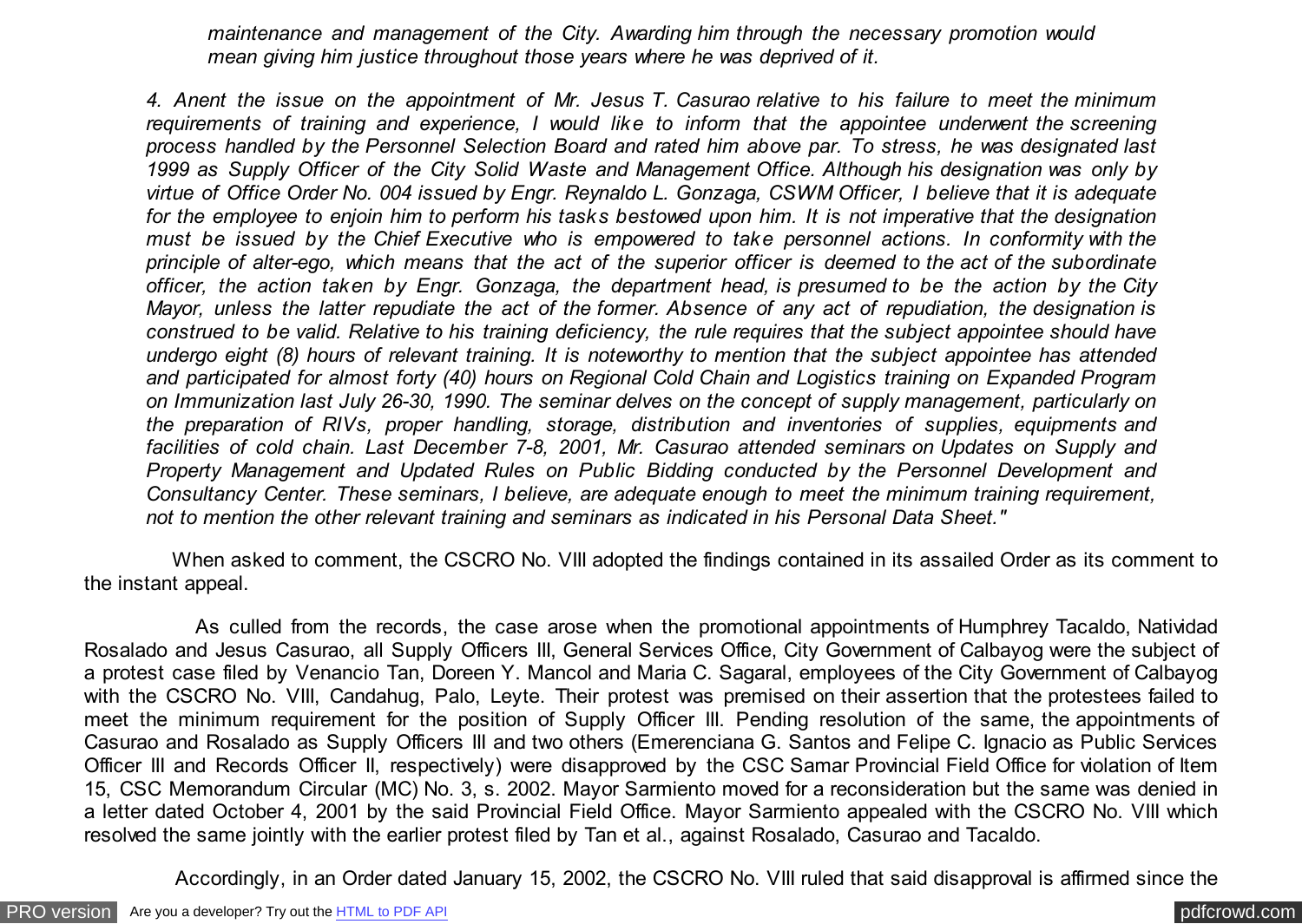appointments of Casurao and Rosalado were issued in violation of Item No. 15 of the CSC Memorandum Circular No. 03, s. 2001. Additionally, in the case of Casurao, he also failed to meet the minimum training and experience requirements of the position. In the same Order, the protest of Tan, et al. against Rosalado, Casurao and Tacaldo was likewise dismissed by the same CSC Regional Office pursuant to **Section 67, Rule V, (A) Protest, Uniform Rules on Administrative Cases (URAC),** which provides as follows:

 *"Sec. 67. Dismissal of Protest - A protest shall be dismissed on any of the following grounds:*

- *a. The protestant is not a qualified next-in-rank;*
- *b. The protest is x x x directed to two or more protestees;*
- *c. x x x*
- d. *x x x or the appointment has been disapproved."*

 It must be stressed that Tacaldo was included in the protest case only and was not among those appointees whose appointments were disapproved by the CSC Samar Provincial Field Office and subsequently appealed by Mayor Sarmiento. Considering that the protest against Tacaldo did not actually prosper, his appointment as Supply Officer III was approved/affirmed by the CSCRO No VIII in its appealed Order of January 15, 2002 because he is not covered by Item 15 of CSC MC No. 3, s. 2001. Hence, only the disapproval of the appointments of Casurao and Rosalado as Supply Officer III was appealed by Mayor Sarmiento with the Commission Proper.

 At the outset, worthy of note is that the dismissal of the protest case filed by Tan et al., against the promotional appointments of Rosalado, Casurao and Tacaldo as Supply Officer III was premised on the grounds provided for under Section 67, as abovequoted, particularly that the protest was directed to more than one protestee (Tacaldo, Rosalado and Casurao); that the appointments of protestees Rosalado and Casurao were disapproved by the Civil Service Samar Provincial Field Office; and the protestants (Tan et al.) failed to adduce evidence showing that they are occupying the next-in-rank position. A review of said protest indeed reveals that the grounds provided for under the rules for the dismissal of the protest are present in the protest case. Hence, the dismissal of the protest based on those grounds is proper.

 However, since the protest likewise affirmed the disapproval of the appointments of Casurao and Rosalado and the same is now the subject of the instant appeal, a discussion on the propriety of said disapproval is imperative

 The **Revised 1997 Qualification Standards Manual** provides the following qualifications for the position of Supply Officer III, (SG 18) as follows:

Education : Bachelor's degree Experience : Two (2) years of relevant experience Training : Eight (8) hours of relevant training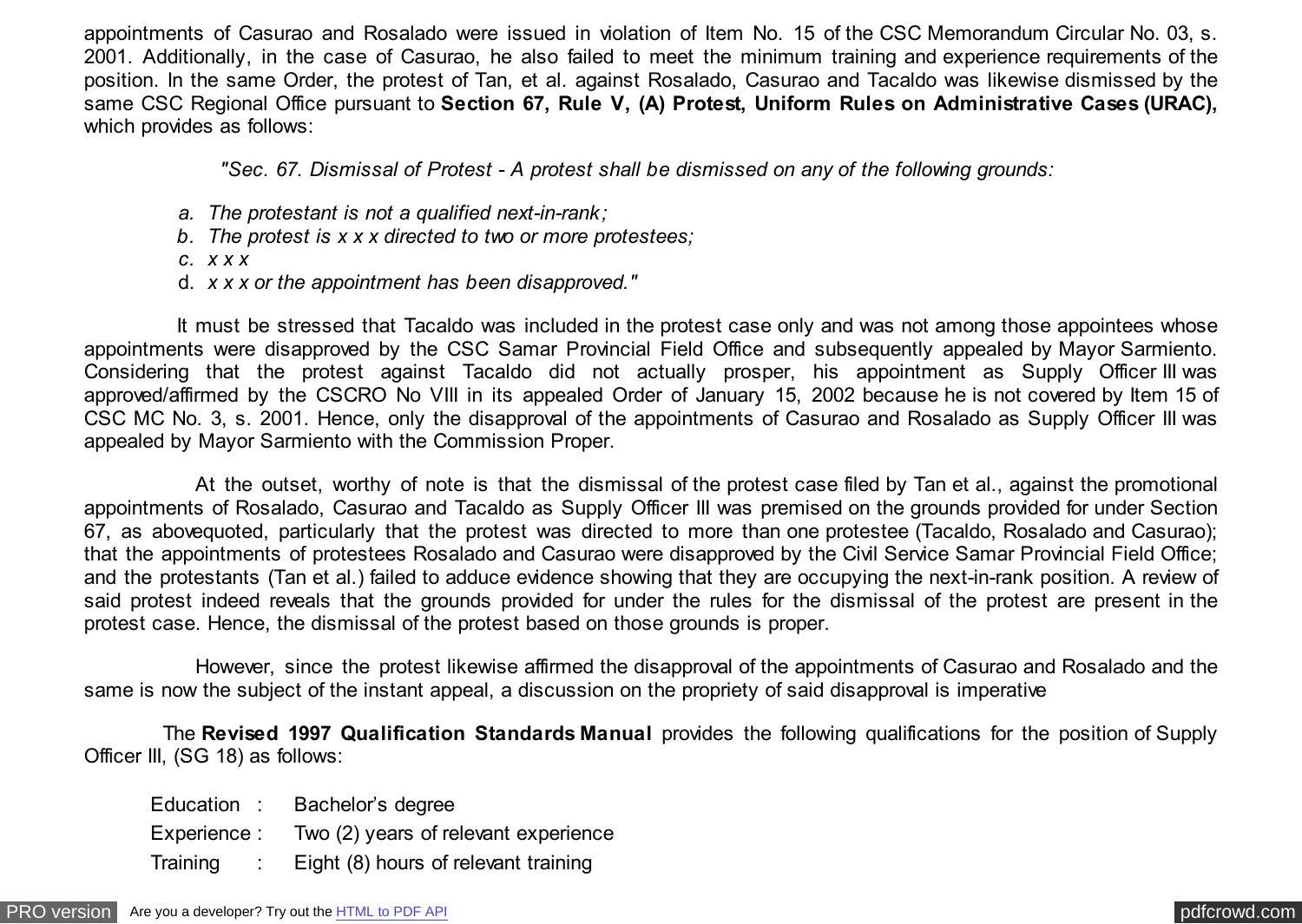## Eligibility : Career Service (Professional) Second Level Eligibility

 On the basis of the above data, records show that there is no dispute that Rosalado is qualified for the position in terms of education, experience, training and eligibility, she, being a graduate of Bachelor of Science in Accounting, a holder of P.D. No. 907 (Cum laude) eligibility and Career Service Professional eligibility. She has been discharging the duties and functions of a Supply Officer despite being a Clerk since 1994 and attended various seminars and trainings relevant to the job.

 On the other hand, Casurao is a Bachelor of Arts graduate and a holder of a Career Service Professional eligibility. He holds the position of Sanitary Inspector before he was assigned in 1999 to the City Solid Waste and Management Office, Calbayog City, acting as Supply Officer after having been trained in Supply Management. Likewise, he has attended various trainings and seminars relevant to the job.

 As to the allegation that Casurao lacks the experience and training required for the position, of note is that prior to the promotional appointment of Casurao, he was designated sometime in 1999 as Supply Officer in the City Solid Waste and Management Office (CSWMO), wherein his duties and responsibilities thereat adequately met the experience and training required for the position of Supply Officer III. His designation though was issued by the CSWMO Department Head and not by the City Mayor. However, since the City Mayor made no objection on the action taken by his subordinate regarding the designation of Casurao, in effect the action of the department head is presumed to be the action of the City Mayor. Even granting that Casurao's designation at the CSWMO is void, the fact still remains that by reason thereof, he has already gained the experience and training required for the position of Supply Officer III during the period of his designation.

 Moreover, an additional ground for the disapproval of their appointments as Supply Officer was by reason of violation of **Item No. 15, CSC Memorandum Circular (MC) No. 03, s. 2001** which reads, as follows:

 *"An employee may be promoted or transferred to a position which is not more than three (3) salary, pay or job grades higher than the employee's present position except in very meritorious cases, such as: if the vacant position is next-in-rank as identified in the System of Ranking Position (SRP) approved by the head of agency, or the lone entrance position indicated in the agency staffing pattern."*

 Noteworthy to stress in this regard is the fact that prior to their proposed promotional appointments, Rosalado was holding the position of Accounting Clerk II, SG 6, which is twelve (12) salary grades lower than Supply Officer III which carries Salary Grade 18 while Casurao was promoted to a position which is ten (10) salary grades higher than his former position of Sanitary Inspector II, SG 8. Clearly, Rosalado and Casurao were appointed/promoted to positions allotted to more than three (3) salary grades higher than their previous positions.

 The phrase "except in very meritorious cases" seems to contemplate only two instances considered as exceptions to the aforementioned rule, such as: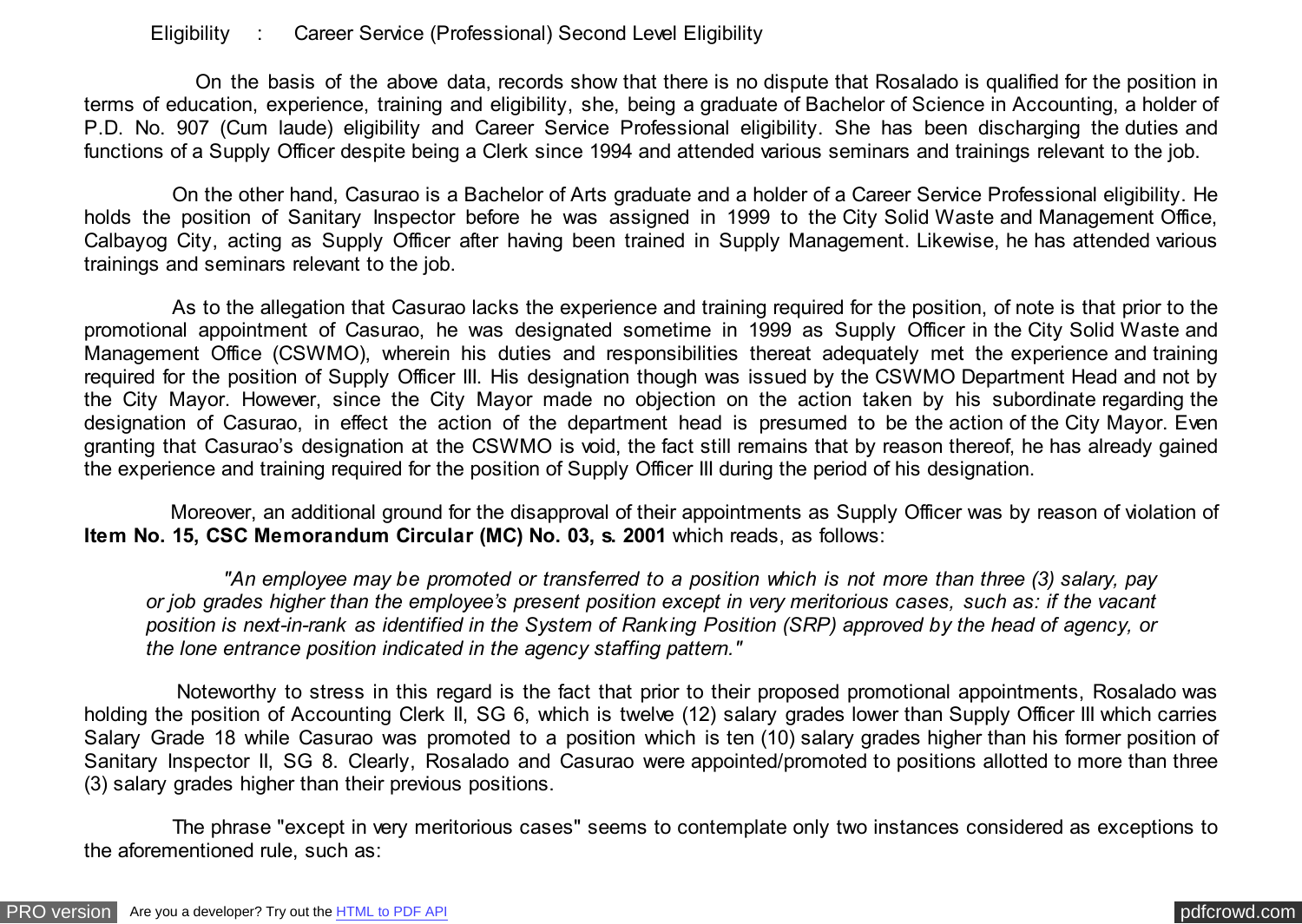*1. if the vacant position is next-in-rank as identified in the System of Ranking Position (SRP) approved by the head of agency; or*

*2. if the vacant position is a lone entrance position as indicated in the agency's staffing pattern.*

 However, at this point, the Commission would like to emphasize that the phrase "except in very meritorious cases" does not mean an absolute interpretation of the rule. Verily, there are other instances which may be considered as an exception to the rule so long as the Commission sees them as very meritorious. The same is true in the present case. While the burden lies on the part of qualified employees like Rosalado and Casurao whose only option might have been to accept a first level position, we cannot discount the fact that Rosalado and Casurao whose service to the government is characterized by their outstanding performance would qualify them to the higher position. It is never the intent of the Commission to frustrate the dreams of a qualified employee to be promoted to a second level position, by mere expediency of citing Item 15 of CSC MC No. 3, s. 2001. Likewise, it may be said that the matter is also prejudicial to the discretionary power of the appointing authority to choose freely according to his/her judgment among qualified employees whom he/she deems best qualified for any competitive position in the civil service.

 In sum, the contention of Mayor Sarmiento that the promotional appointments of Rosalado and Casurao as Supply Officer III can be considered as an exception under Item 15 of CSC MC No. 3, s. 2001 is impressed with merit.

 **WHEREFORE,** the appeal of Calbayog City Mayor Mel Senen S. Sarmiento is hereby **GRANTED.** Accordingly, the Order dated January 15, 2002 is hereby SET ASIDE. The CSCRO No. VIII is hereby directed to approve the appointments of Natividad D. Rosalado and Jesus T. Casurao as Supply Officer III.

Quezon City, DEC 11 2002

(Signed) **J. WALDEMAR V. VALMORES** Commissioner

(Signed) **KARINA CONSTANTINO-DAVID** Chairman